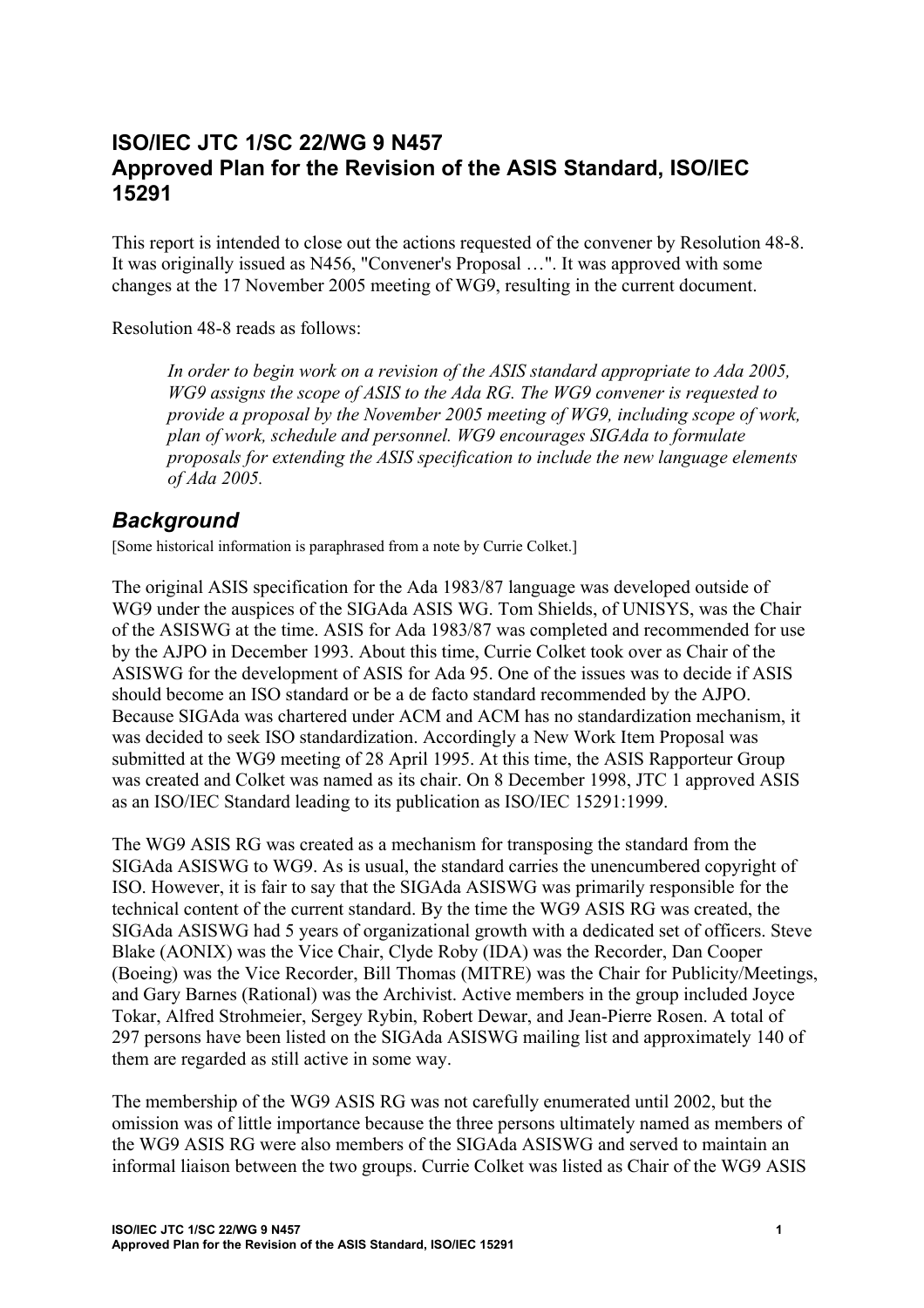RG and Clyde Roby and Steve Blake were listed as co-editors of ISO/IEC 15291. (Last year, Steve Blake was replaced by Greg Gicca.) All were endorsed to serve as WG9 officers via the Category C liaison relationship between SIGAda and WG9.

# *Current Situation*

As far back as Meeting #41, 5 October 2001, there has been an expressed desire that the WG9 ASIS RG should develop a New Work Item Proposal for the revision of ISO/IEC 15291 and should take other actions to revitalize its efforts. The desire has led to a series of action items and resolutions of an increasingly directive nature:

- **Action Item 42-3:** (Convener and Chair of ASIS RG): Confer to develop a charter or other terms of reference defining the scope of work of the ASIS RG. (Completed by resolution 43-3.)
- **Action Item 42-4:** (Convener and ASIS RG Chair): Review ISO procedures for handling defects and develop an appropriate mechanism. Ensure that there are terms of reference for the ASIS RG. (Closed administratively at meeting #45.)
- **Action Item 46-1:** (Rapporteur of ASIS RG): Draft a new work item proposal for the revision of the ASIS standard, ISO/IEC 15291. (Still open, administratively reassigned to Rapporteur of ARG prior to meeting #49.)
- **Action Item 47-3** (ASIS Rapporteur) At next meeting of WG9, report on vitality of ASIS RG and recommend any changes in duties to facilitate the update of ASIS to Ada 2005. (Closed administratively by convener prior to meeting #49.)

This series of resolutions culminates in the current resolution:

**Resolution 48-8:** In order to begin work on a revision of the ASIS standard appropriate to Ada 2005, WG9 assigns the scope of ASIS to the Ada RG. The WG9 convener is requested to provide a proposal by the November 2005 meeting of WG9, including scope of work, plan of work, schedule and personnel. WG9 encourages SIGAda to formulate proposals for extending the ASIS specification to include the new language elements of Ada 2005.

## *Actions taken by Convener*

The convener proceeded by conferring with those persons recently responsible for the ASIS standard and those who may soon become responsible. These persons included Pascal Leroy (ARG Rapporteur), Currie Colket (former ASIS RG Rapporteur), John McCormick (Chair of ACM SIGAda), Bill Thomas (nominated liaison to ASIS WG), Clyde Roby (co-editor of ISO/IEC 15291), and Greg Gicca (co-editor of ISO/IEC 15291). The purpose of the communication was to formulate a basis for amiable and effective cooperation between ACM SIGAda and WG9 on the revision of ISO/IEC 15291.

## *Convener's Recommendations*

- 1. (The first recommendation merely restates, for purpose of completeness, a decision already made by WG9.) The scope of ASIS should be reassigned to the Ada RG.
- 2. (The second recommendation restates and expands upon Action Item 46-1, now reassigned to the ARG.) The ARG should draft a New Work Item Proposal for the revision of ISO/IEC 15291. A draft NP should be available for consideration by WG9 at its Meeting #50 in June 2006.
- 3. The scope of the revision should be to add or modify interfaces of the current ASIS specification in order to permit representation of the new language features that have been